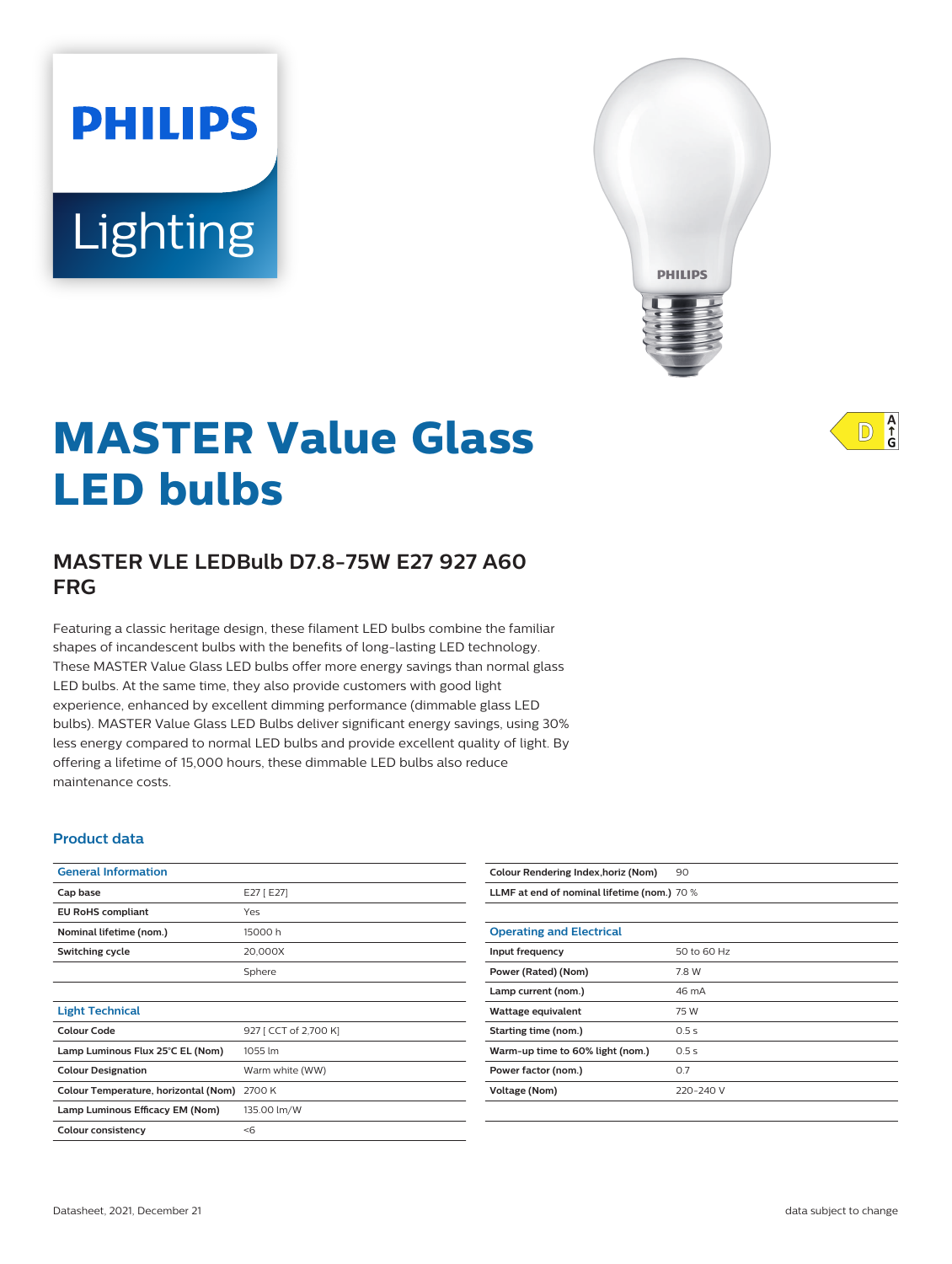## **MASTER Value Glass LED bulbs**

| <b>Temperature</b>                       |                            |
|------------------------------------------|----------------------------|
| T-Case maximum (nom.)                    | 80 °C                      |
|                                          |                            |
| <b>Controls and Dimming</b>              |                            |
| Dimmable                                 | Only with specific dimmers |
|                                          |                            |
| <b>Mechanical and Housing</b>            |                            |
| <b>Lamp Finish</b>                       | Frosted                    |
| <b>Bulb shape</b>                        | A60 [ A 60mm]              |
|                                          |                            |
| <b>Approval and Application</b>          |                            |
| <b>Energy Efficiency Class</b>           | D                          |
| Energy consumption kWh/1,000 hours 8 kWh |                            |
|                                          | 574364                     |
|                                          |                            |

| <b>Product Data</b>               |                                         |  |
|-----------------------------------|-----------------------------------------|--|
| Full product code                 | 871951434790800                         |  |
| Order product name                | MASTER VLE LEDBulb D7.8-75W E27 927 A60 |  |
|                                   | <b>FRG</b>                              |  |
| EAN/UPC - product                 | 8719514347908                           |  |
| Order code                        | 929003058102                            |  |
| SAP numerator - quantity per pack |                                         |  |
| Numerator - packs per outer box   | 10                                      |  |
| <b>SAP material</b>               | 929003058102                            |  |
| SAP net weight (piece)            | $0.030$ kg                              |  |
|                                   |                                         |  |

**Product D C** MASTER VLE LEDBulb D7.8-75W E27 927 A60 FRG 60 mm 104 mm

#### **Dimensional drawing**



**MASTER VLE LEDBulb D7.8-75W E27 927 A60 FRG**

#### **Photometric data**



|                                                                                                                    |                                                                                                                                                                                          | General Uniform Linksher |  |
|--------------------------------------------------------------------------------------------------------------------|------------------------------------------------------------------------------------------------------------------------------------------------------------------------------------------|--------------------------|--|
|                                                                                                                    |                                                                                                                                                                                          | 1 x 1210000681 T.EW      |  |
|                                                                                                                    |                                                                                                                                                                                          | A weekly and             |  |
| <b>SALES</b>                                                                                                       | <b>USR day and</b><br><b>Questa ratesten Baron</b><br>m<br><b>CONTRACTOR</b><br>,,,,,,<br>٠.                                                                                             | --<br>≕<br><b>Market</b> |  |
| <b>WE SHAR THE</b><br>п<br>1.11<br>÷<br><b>COLOR</b><br><b>14 Av 14</b><br><b>Mark School</b><br>Abustan Link<br>٠ | <b>LESONA SCALDAR</b><br><b>MAY THE</b><br>Motorchild of a shadow for the<br>. .<br>œ<br>zп<br><br>÷<br>Ξ<br>Ξ<br>s<br>c<br>∷<br>c<br>٠<br>c<br>.,<br>---<br>÷<br>c<br><b>STATISTICS</b> |                          |  |

**LEDbulb MAS 7,8W A60 E27 927 FR-POC**

**LEDbulb MAS 7,8W A60 E27 927 FR-GUL**